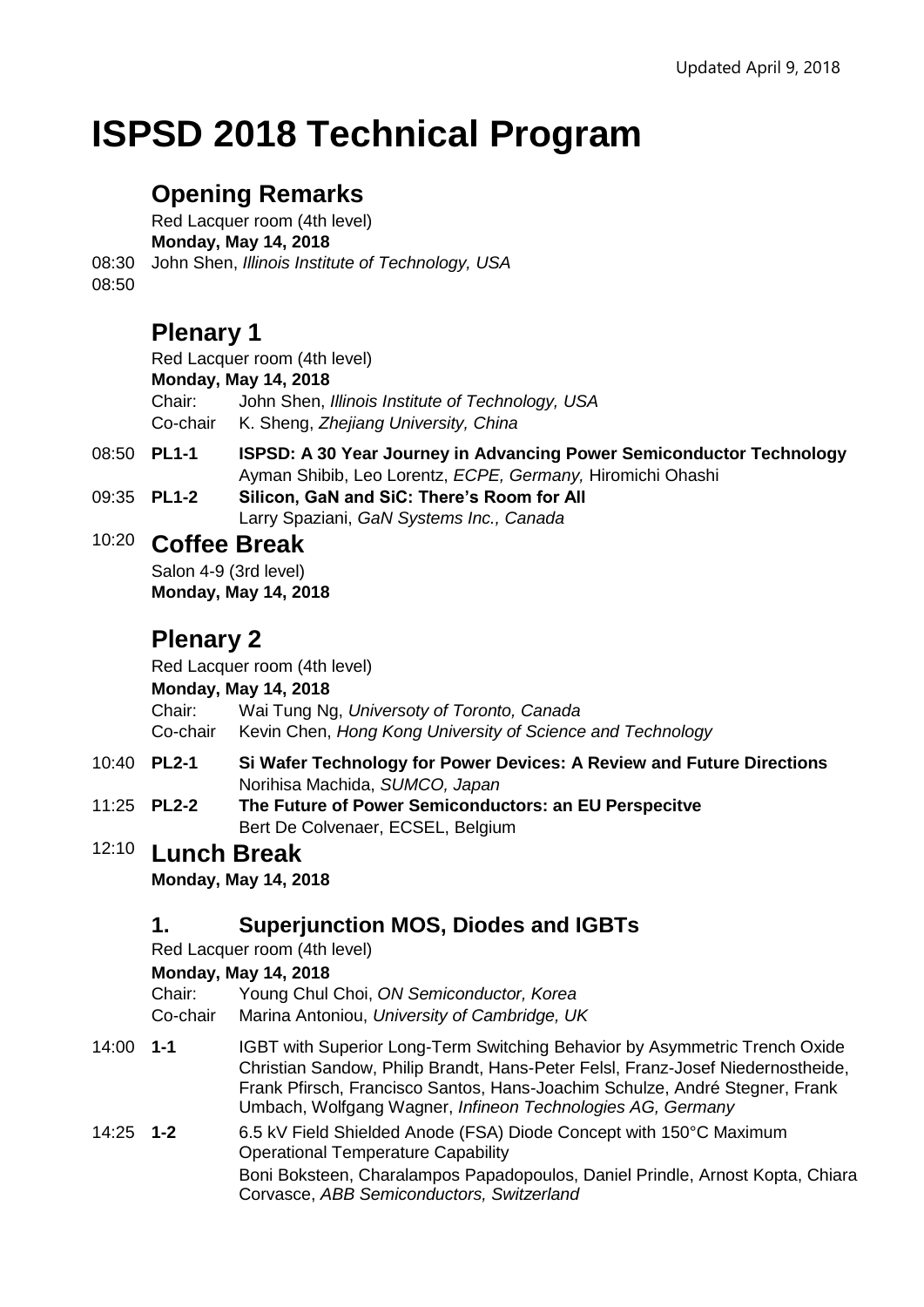| 14:50 1-3 | Low Noise Superjunction MOSFET with Integrated Snubber Structure                |
|-----------|---------------------------------------------------------------------------------|
|           | Hiroaki Yamashita, Syotaro Ono, Hisao Ichijo, Masataka Tsuji, Masaru Izumisawa, |
|           | Wataru Saito, Toshiba Electronic Devices and Storage Corp., Japan               |
|           |                                                                                 |

15:15 **1-4** Breakthrough of Drain Current Capability and on-Resistance Limits by Gate-Connected Superjunction MOSFET Wataru Saito, *Toshiba Electric Devices & Storage Corp., Japan*

### 15:40 **Coffee Break**

Salon 4-9 (3rd level) **Monday, May 14, 2018**

#### **2. SiC Power MOSFETs**

#### **Monday, May 14, 2018**

Red Lacquer room (4th level) Chair: Peter Losee, *General Electric, USA*

Co-chair Andrei Petru Mihaila, *ABB, Switzerland*

16:00 **2-1** Investigation of Threshold Voltage Stability of SiC MOSFETs Dethard Peters, Thomas Aichinger, Thomas Basler, Gerald Rescher, Katja Puschkarsky, Hans Reisinger, *Infineon Technologies AG, Germany* 16:25 **2-2** Deep-P Encapsulated 4H-SiC Trench MOSFETs with Ultra Low R<sub>on</sub>Q<sub>gd</sub> Yasuhiro Ebihara, Aiko Ichimura, Shuhei Mitani, Masato Noborio, Yuichi Takeuchi, Shoji Mizuno, Toshimasa Yamamoto, Kazuhiro Tsuruta, *Denso Corp., Japan* 16:50 **2-3** Influence of the Off-State Gate-Source Voltage on the Transient Drain Current Response in SiC MOSFETs Christian Unger, Martin Pfost, *TU Dortmund University, Germany* 17:15 **2-4** Reduction of RonA Retaining High Threshold Voltage in SiC DioMOS by Improved Channel Design

Atsushi Ohoka, Masao Uchida, Tsutomu Kiyosawa, Yoshihiko Kanzawa, Tetsuzo Ueda, *Automotive & Industrial Systems Co., Panasonic Corp., Japan*

17:40 **2-5** Avalanche Ruggedness and Reverse-Bias Reliability of SiC MOSFET with Integrated Junction Barrier Controlled Schottky Rectifier Cheng-Tyng Yen, Fu-Jen Hsu, Chien-Chung Hung, Chwan-Ying Lee, Lurng-Shehng Lee, Ya-Fang Li, Kuo-Ting Chu, *Hestia Power Inc., Taiwan*

### **Reception**

Empire room (Lobby Level)

18:15 **Monday, May 14, 2018**

| 3.                           | <b>Lateral Devices: Reliability</b>                                                                    |
|------------------------------|--------------------------------------------------------------------------------------------------------|
|                              | Red Lacquer room (4th level)                                                                           |
| <b>Tuesday, May 15, 2018</b> |                                                                                                        |
| Chair:                       | Phil Rutter, Nexperia, UK                                                                              |
| Co-chair                     | Jun Cai, Texas instruments, USA                                                                        |
|                              | Comprehensive Investigation on Mechanical Strain Induced Performance Boosts in<br><b>LDMOS</b>         |
|                              | Wangran Wu, Siyang Liu, Jing Zhu, Weifeng Sun, Southeast University, China                             |
|                              | Investigation on Total-Ionizing-Dose Radiation Response for High Voltage Ultra-Thin<br>Layer SOI LDMOS |
|                              | 08:30 3-1<br>08:55 <b>3-2</b>                                                                          |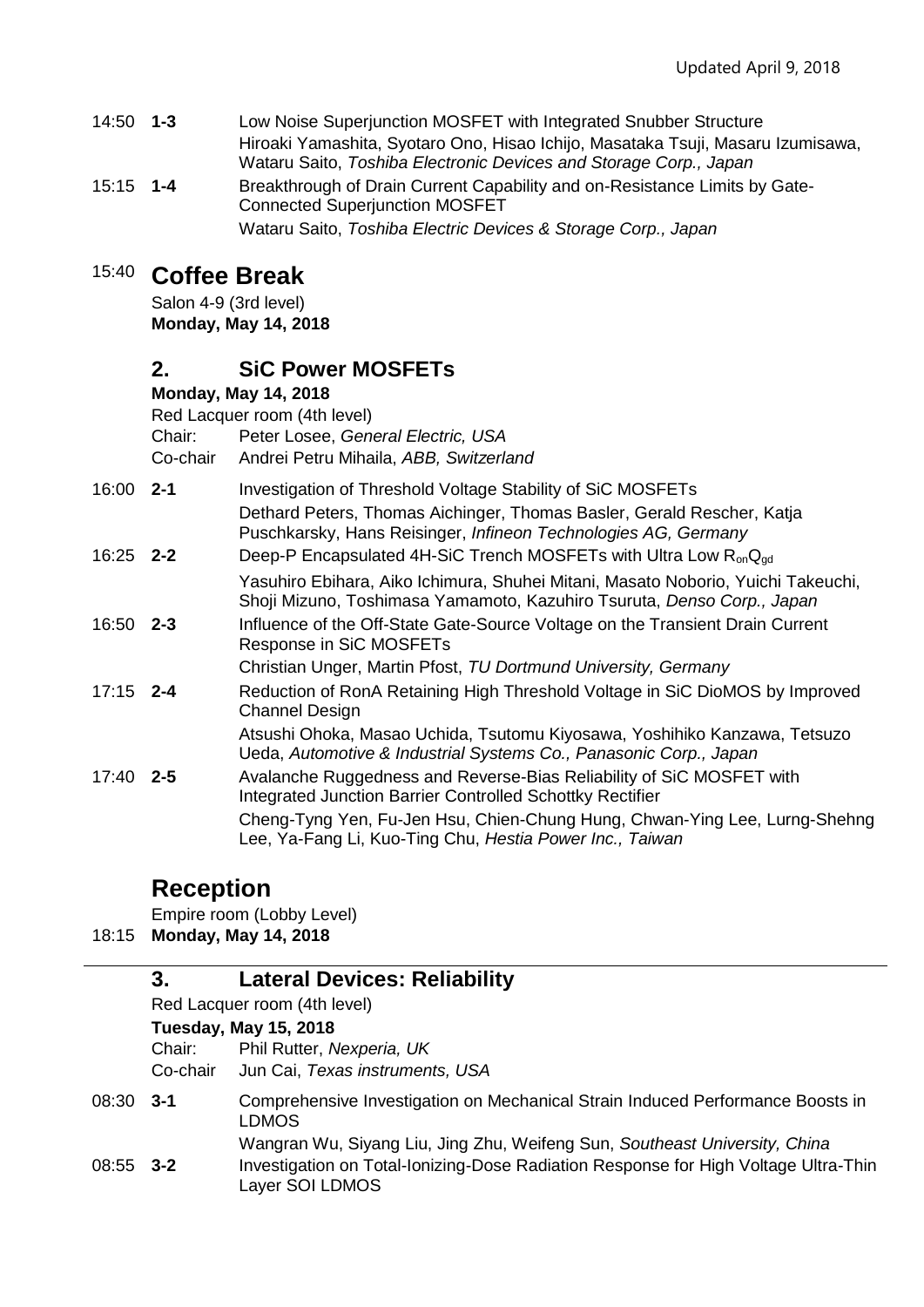Xin Zhou, Lingfang Zhang, Ming Qiao, Zhangyi'An Yuang, Lei Shu, Ping Luo, Zhaoji Li, Bo Zhang, *University of Electronic Science and Technology of China, China*

- 09:20 **3-3** Electromigration Current Limit Relaxation for Power Device Interconnects Jungwoo Joh, Young-Joon Park, Srikanth Krishnan, Kim Christensen, Jayhoon Chung, *Texas Instruments, USA*
- 09:45 **3-4** Performance and Reliability Insights of Drain Extended FinFET Devices for High Voltage SoC Applications Sampath Kumar Boeila, Milova Paul, Harald Gossner, Mayank Shrivastava, *Indian Institute of Science, India*

### 10:10 **Coffee Break**

Salon 4-9 (3rd level) **Tuesday, May 15, 2018**

### **4. Smart Power ICs**

Red Lacquer room (4th level)

#### **Tuesday, May 15, 2018**

- Chair: Nicolas Rouger, *CNRS, France*
- Co-chair Budong (Albert) You, *Silergy Corp., China*
- 10:30 **4-1** High-Speed, High-Reliability GaN Power Device with Integrated Gate Driver Gaofei Tang, Alex M.-H. Kwan, R.-Y. Su, F.-W. Yao, Y.-M. Lin, J.-L. Yu, Thomas Yang, Chan-Hong Chern, Tom Tsai, H. C. Tuan, Alexander Kalnitsky, Kevin J. Chen, *The Hong Kong University of Science and Technology, Hong Kong, China*
- 10:55 **4-2** A 600V High-Side Gate Drive Circuit with Ultra-Low Propagation Delay for Enhancement Mode GaN Devices Yangyang Lu, Jing Zhu, Weifeng Sun, Yunwu Zhang, Kongsheng Hu, Zhicheng Yu,
	- Jing Leng, Shikang Cheng, Sen Zhang, *Southeast University, China*
- 11:20 **4-3** A Smart Gate Driver IC for GaN Power Transistors Jingshu Yu, Weijia Zhang, Andrew Shorten, Rophina Li, Wai Tung Ng, *University of Toronto, Canada*
- 11:45 **4-4** CMOS Bi-Directional Ultra-Wide-Band Galvanically Isolated Die-to-Die Communication Utilizing A Double-Isolated Transformer Mahdi Javid, *Arizona State University,* Karel Ptacek, *ON Semiconductor,* Richard Burton, *Atomera Inc.,* Jennifer Kitchen, *Arizona State University, USA*

### 12:10 **Lunch Break**

**Tuesday, May 15, 2018**

### **5. GaN Power Devices - 1**

Red Lacquer room (4th level)

#### **Tuesday, May 15, 2018**

|           | Chair:   | Kevin Chen, Hong Kong University of Science and Technology, Hong Kong, China                                                                                                                                                                 |
|-----------|----------|----------------------------------------------------------------------------------------------------------------------------------------------------------------------------------------------------------------------------------------------|
|           | Co-chair | Oliver Haeberlen, Infineon Technologies, Austria                                                                                                                                                                                             |
| 13:30 5-1 |          | Dynamic-R <sub>on</sub> Control via Proton Irradiation in AIGaN/GaN Transistors                                                                                                                                                              |
|           |          | Alaleh Tajalli, Arno Stockman, Matteo Meneghini, Samir Mouhoubi, Abhishek<br>Banerjee, Simone Gerardin, Marta Bagatin, Alessandro Paccagnella, Enrico Zanoni,<br>Marnix Tack, Peter Moens, Gaudenzio Meneghesso, University of Padova, Italy |

13:55 **5-2** Bidirectional Threshold Voltage Shift and Gate Leakage in 650 V P-GaN AlGaN/GaN HEMTs: the Role of Electron-Trapping and Hole-Injection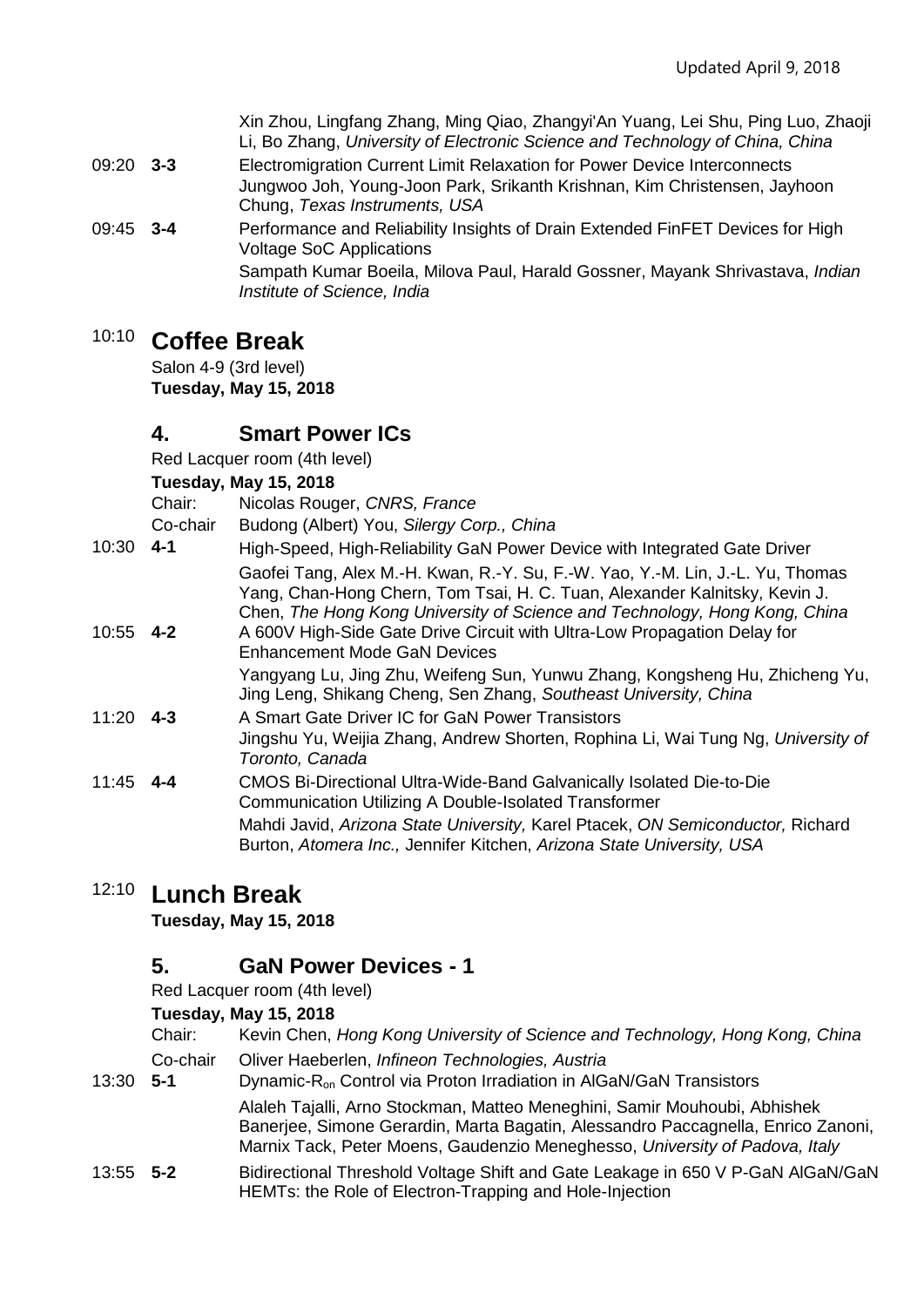Yuanyuan Shi, Qi Zhou, Qian Cheng, Pengcheng Wei, Liyang Zhu, Dong Wei, Anbang Zhang, Wanjun Chen, Bo Zhang, *University of Electronic Science and Technology of China, China*

14:20 **5-3** GaN-on-Si Lateral Power Devices with Symmetric Vertical Leakage: the Impact of Floating Substrate

Hanyuan Zhang, Shu Yang, Kuang Sheng, *Zhejiang University, China*

14:45 **5-4** Short Circuit Robustness Analysis of New Generation Enhancement-Mode pGaN Power HEMTs Michele Riccio, Gianpaolo Romano, Giorgia Longobardi, Luca Maresca, Giovanni Breglio, Andrea Irace, *University of Naples Federico II, Italy*

### 15:10 **Coffee Break**

Salon 4-9 (3rd level) **Tuesday, May 15, 2018**

## 15:30 **Poster Session 6: High Voltage**

Salon 4-9 (3rd level)

**Tuesday, May 15, 2018**

- Chair: Tadaharu Minato, *Mitsubishi, Japan*
- Co-chair Tom Tsai, *TSMC, Taiwan*
- **6-1** Influence of Doping Profiles and Chip Temperature on Short-Circuit Oscillations of IGBTs

Vera van Treek, Hans-Joachim Schulze, Franz-Josef Niedernostheide, Christian Sandow, Roman Baburske, Frank Pfirsch, *Infineon Technologies AG, Germany*

- **6-2** A 750V Recessed-Emitter-Trench IGBT with Recessed-Dummy-Trench Structure Featuring Low Switching Losses Yao Yao, Haihui Luo, Qiang Xiao, Chunlin Zhu, Haibo Xiao, Rongzhen Qin, Luther-King Ngwendson, Xubin Ning, Canjian Tan, Ian Deviny, Xiaoping Dai, *Zhuzhou CRRC Times Electric Co., Ltd., China*
- **6-3** Small Current Unclamped Inductive Switching (UIS) to Detect Fabrication Defect for Mass-Production Phase IGBT Kazuya Sano, Shinya Soneda, Tadaharu Minato, *Mitsubishi Electric Corporation, Japan* **6-4** Tailoring the Performance of Silicon Power Diodes by Predictive TCAD Simulation of Platinum Moritz Hauf, Christian Sandow, Gerhard Schmidt, Franz-Josef Niedernostheide, *Infineon Technologies AG, Germany* **6-5** Novel 3D Narrow Mesa IGBT Suppressing CIBL
	- Masahiro Tanaka, Akio Nakagawa, *Nihon Synopsys G.K., Japan*
- **6-6** N-Buffer Design Optimization for Short Circuit SOA Ruggedness in 1200V Class IGBT

Kenji Suzuki, Koichi Nishi, Mitsuru Kaneda, Akihiko Furukawa, *Mitsubishi Electric Corporation, Japan*

**6-7** High Avalanche Capability Specific Diode Part Structure of RC-IGBT Based Upon CSTBTTM

Shinya Soneda, Akihiko Furukawa, *Mitsubishi Electric Corporation, Japan*

**6-8** A Comparison of Wide-Bandgap and Silicon Power Devices for High- and Very-High-Frequency Soft-Switched Power Converters Grayson Zulauf, Juan Rivas-Davila, *Stanford University, USA*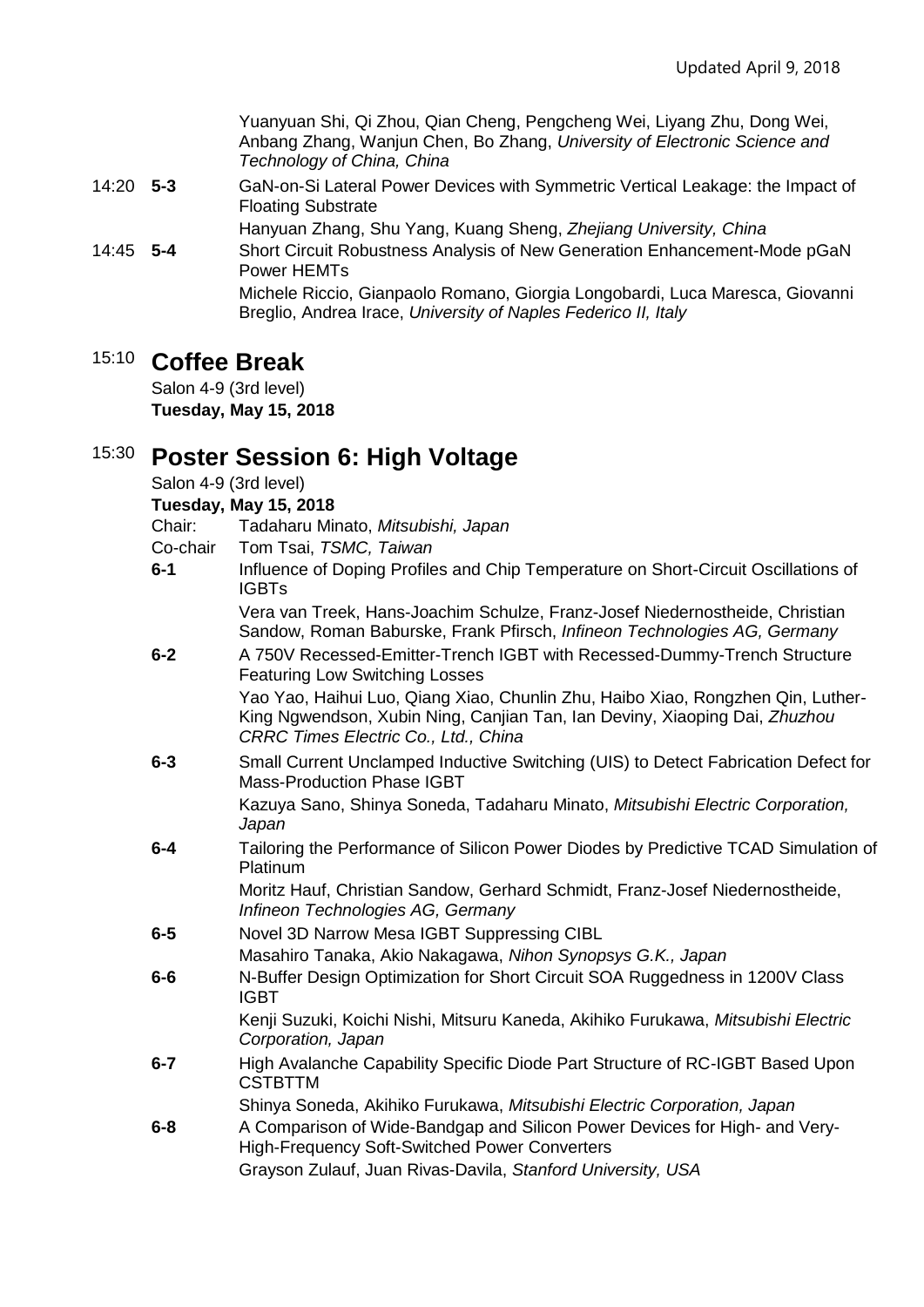| $6-9$    | Extending the RET-IGBT (Recessed Emitter Trench IGBT) Concept to High<br>Voltages: Experimental Demonstration of 3.3kV RET IGBT                                                                                                                                 |
|----------|-----------------------------------------------------------------------------------------------------------------------------------------------------------------------------------------------------------------------------------------------------------------|
|          | Luther-King Ngwendson, Ian Deviny, Chunlin Zhu, Chris Kong, Imran Saddiqui,<br>Ariful Islam, Haffee Luoh, Yao Yao, Yangang Wang, John Hutchings, Dynex<br>Semiconductors, United Kingdom                                                                        |
| $6 - 10$ | Temperature Dependence of the on-State Voltage Drop in Field-Stop IGBTs<br>Luca Maresca, Michele Riccio, Giovanni Breglio, Andrea Irace, Paolo Mirone,<br>Carmelo Sanfilippo, Luigi Merlin, University of Naples - Federico II, Italy                           |
| $6 - 11$ | A High-Voltage P-LDMOS with Enhanced Current Capability Comparable to Double<br><b>RESURF N-LDMOS</b>                                                                                                                                                           |
|          | Bo Yi, Junji Cheng, Moufu Kong, Bingke Zhang, Xingbi Chen, University of<br>Electronic Science and Technology of China, China                                                                                                                                   |
| $6 - 12$ | Self Terminating Lateral-Vertical Hybrid Super-Junction FET That Breaks Rds.A -<br>Charge Balance Trade-Off Window                                                                                                                                              |
|          | Karthik Padmanabhan, Lingpeng Guan, Madhur Bobde, Sik Lui, Anup Bhalla,<br>Hamza Yilmaz, Alpha and Omega Semiconductor, USA                                                                                                                                     |
| $6 - 13$ | Local Lifetime Control for Enhanced Ruggedness of HVDC Thyristors                                                                                                                                                                                               |
|          | Jan Vobecky, Virgliu Botan, Marco Bellini, Urban Meier, Kenan Tugan, ABB,<br>Switzerland                                                                                                                                                                        |
| $6 - 14$ | Low Injection Anode As Positive Spiral Improvement for 650V RC-IGBT                                                                                                                                                                                             |
|          | Ryu Kamiababa, Mitsuru Kaneda, Tetsuo Takahashi, Akihiko Furukawa, Mitsubishi<br>Electric Corporation, Japan                                                                                                                                                    |
| $6 - 15$ | Observation of Current Filaments in IGBTs with Thermoreflectance Microscopy<br>Riteshkumar Bhojani, Jens Kowalsky, Dustin Kendig, Josef Lutz, Roman Baburske,<br>Hans-Joachim Schulze, Franz-Josef Niedernostheide, Technische Universität<br>Chemnitz, Germany |
| $6 - 16$ | A Novel IGBT Structure with High Potential Floating P Region Improving Turn-on<br>$dV_{\alpha\beta}/dt$ Controllability                                                                                                                                         |
|          | Yoshihiro Ikura, Yuichi Onozawa, Akio Nakagawa, Fuji Electric, Japan                                                                                                                                                                                            |
| $6 - 17$ | Optimization of Trench Sidewall for Low Leakage Current of the Sloped Field Plate<br><b>Trench Edge Termination</b>                                                                                                                                             |
|          | Wentao Yang, Xianda Zhou, Chao Xiao, Hao Feng, Yong Liu, Xiangming Fang,<br>Yuichi Onozawa, Hiroyuki Tanaka, Kaname Mitsuzuka, Johnny K.O. Sin, The Hong<br>Kong University of Science and Technology, Hong Kong                                                |
| $6 - 18$ | Analysis of Reverse Temperature Dependent Switching-Off Behavior of Ultra-Thin<br><b>Fieldstop IGBTs</b>                                                                                                                                                        |
|          | So-Youn Kim, Euntaek Kim, Jiho Jeon, Jinyoung Jung, Soo-Seong Kim, Kwang-<br>Hoon Oh, Chongman Yun, Trinno Technology, Korea                                                                                                                                    |
| $6 - 19$ | Effect of Charge Imbalance and Edge Structure on the Reverse Recovery Waveform<br>in Superjunction Body Diode                                                                                                                                                   |
|          | Daisuke Arai, Mizue Yamaji, Koichi Murakami, Masaaki Honda, Shinji Kunori,<br>Shindengen Electric Manufacturing Co., Ltd., Japan                                                                                                                                |
| $6 - 20$ | Tight Relationship Among Field Failure Rate, Single Event Burn-Out (SEB) and Cold<br>Bias Stability (CBS) As a Cosmic Ray Endurance for IGBT and Diode                                                                                                          |
|          | Kenji Suzuki, Yasuhiro Yoshiura, Tadaharu Minato, Mitsubishi Electric Corporation,<br>Japan                                                                                                                                                                     |

# 15:30 **Poster Session 7: GaN**

Salon 4-9 (3rd level) **Tuesday, May 15, 2018**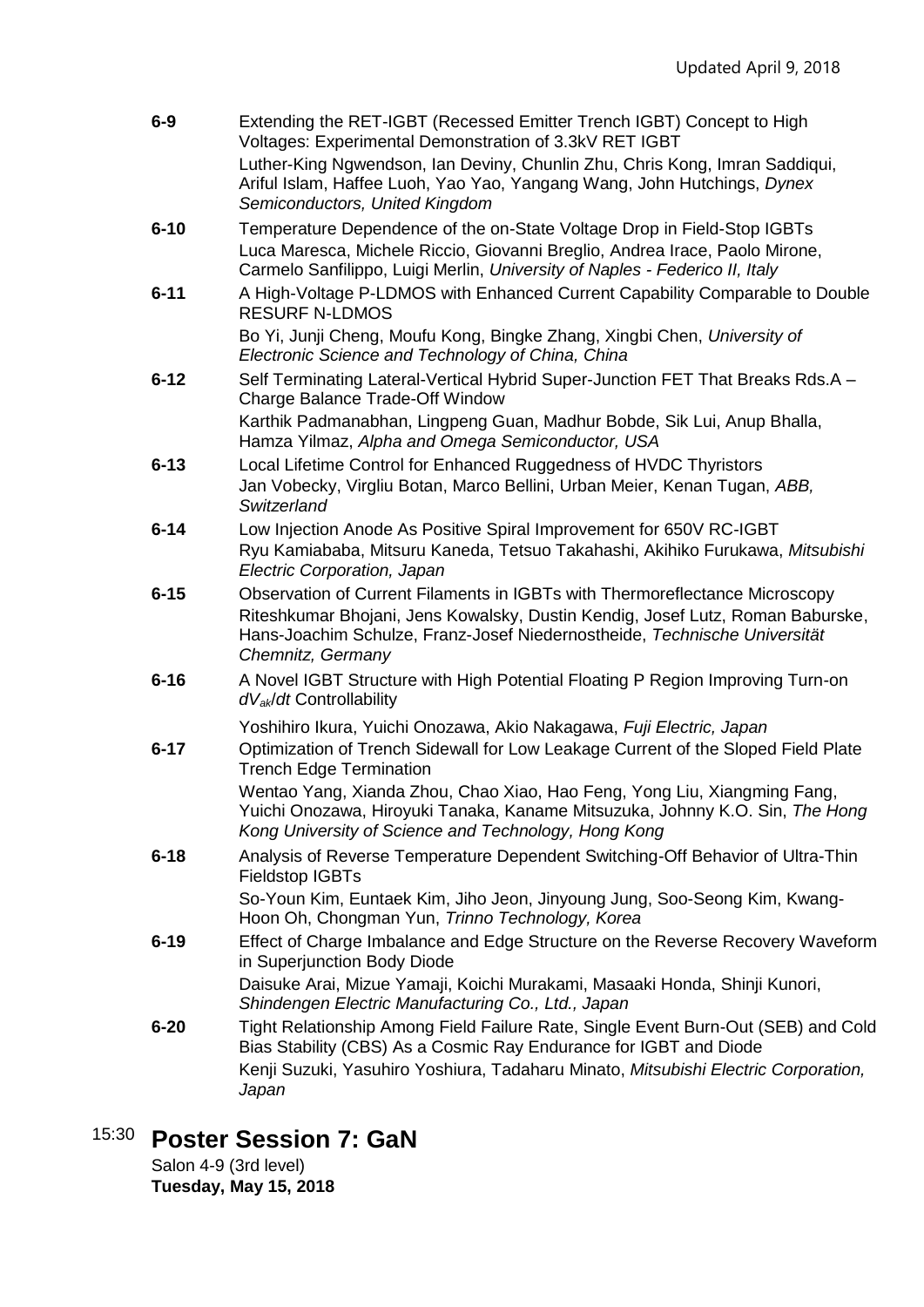| Chair:<br>Co-chair | Tadaharu Minato, Mitsubishi, Japan<br>Tom Tsai, TSMC, Taiwan                                                                                                                                                                                                 |
|--------------------|--------------------------------------------------------------------------------------------------------------------------------------------------------------------------------------------------------------------------------------------------------------|
| $7 - 1$            | Gate Architecture Design for Enhancement Mode P-GaN Gate HEMTs for 200 and<br>650V Applications                                                                                                                                                              |
|                    | Niels Posthuma, Shuzhen You, Steve Stoffels, Hu Liang, Ming Zhao, Stefaan<br>Decoutere, imec, Belgium                                                                                                                                                        |
| $7 - 2$            | Uni-Directional GaN-on-Si MOSHEMTs with High Reverse-Blocking Voltage Based<br>on Nanostructured Schottky Drain                                                                                                                                              |
|                    | Jun Ma, Elison Matioli, École polytechnique fédérale de Lausanne (EPFL),<br>Switzerland                                                                                                                                                                      |
| $7 - 3$            | Characterization of GaN-HEMT in Cascode Topology and Comparison with State of<br>the Art-Power Devices                                                                                                                                                       |
|                    | Sven Buetow, Reinhard Herzer, Semikron Elektronik GmbH & Co. KG, Germany                                                                                                                                                                                     |
| $7 - 4$            | Performance Enhancement of CMOS Compatible 600V Rated AlGaN/GaN Schottky<br>Diodes on 200mm Silicon Wafers                                                                                                                                                   |
|                    | Jerome Biscarrat, Romain Gwoziecki, Yannick Baines, Julien Buckley, Charlotte<br>Gillot, William Vandendaele, Gennie Garnier, Matthew Charles, Marc Plissonnier,<br>Université Grenoble Alpes, CEA, LETI, France                                             |
| $7 - 5$            | Novel AIGaN/GaN Schottky Barrier Diodes with Comb-Shaped Nanoscale Multi-<br><b>Channel for Gradient 2DEG Modulation</b>                                                                                                                                     |
|                    | Anbang Zhang, Qi Zhou, Chao Yang, Yuanyuan Shi, Yijun Shi, Wanjun Chen, Zhaoji<br>Li, Bo Zhang, University of Electronic Science and Technology of China, China                                                                                              |
| $7 - 6$            | Switching Performance Analysis of GaN OG-FET Using TCAD Device-Circuit-<br><b>Integrated Model</b>                                                                                                                                                           |
| $7 - 7$            | Dong Ji, Wenwen Li, Srabanti Chowdhury, University of California, Davis, USA<br>A Split Gate Vertical GaN Power Transistor with Intrinsic Reverse Conduction<br>Capability and Low Gate Charge                                                               |
|                    | Qi Zhou, Ruopu Zhu, Hong Tao, Yi Yang, Kai Hu, Dong Wei, Liyang Zhu, Yu Shi,<br>Wanjun Chen, Bo Zhang, University of Electronic Science and Technology of China,<br>China                                                                                    |
| $7 - 8$            | Experimental Characterization of the Fully Integrated Si-GaN Cascoded FET<br>Jie Ren, Chak Wah Tang, Hao Feng, Hua Xing Jiang, Wen Tao Yang, Xian Da<br>Zhou, Kei May Lau, Johnny K.O. Sin, The Hong Kong University of Science and<br>Technology, Hong Kong |
| $7 - 9$            | Effect of Device Layout on the Switching of Enhancement Mode GaN HEMTs<br>Loizos Efthymiou, Gianluca Camuso, Giorgia Longobardi, Terry Chien, Max Chen,<br>Ayman Shibib, Kyle Terrill, Florin Udrea, University of Cambridge, United Kingdom                 |
| $7 - 10$           | A Balancing Method for Low Ron and High Vth Normally-Off GaN MISFET by<br>Preserving a Damage-Free Thin AlGaN Barrier Layer                                                                                                                                  |
|                    | Jialin Zhang, Liang He, Liuan Li, Jiexin Zheng, Zhisheng Wu, Yang Liu, Sun Yat-sen<br>University, China                                                                                                                                                      |
| $7 - 11$           | Enhancement of Punch-Through Voltage in GaN with Buried P-Type Layer Utilizing<br><b>Polarization-Induced Doping</b>                                                                                                                                         |
|                    | Wenshen Li, Mingda Zhu, Kazuki Nomoto, Zongyang Hu, Xiang Gao, Manyam Pilla,<br>Debdeep Jena, Huili Xing, Cornell University, USA                                                                                                                            |
| $7 - 12$           | P-Gate GaN HEMT Gate-Driver Design for Joint Optimization of Switching<br>Performance, Freewheeling Conduction and Short-Circuit Robustness                                                                                                                  |
|                    | Han Wu, Asad Fayyaz, Alberto Castellazzi, University of Nottingham, United<br>Kingdom                                                                                                                                                                        |
| $7 - 13$           | Monolithic Integration of GaN-Based NMOS Digital Logic Gate Circuits with E-Mode<br><b>Power GaN MOSHEMTs</b>                                                                                                                                                |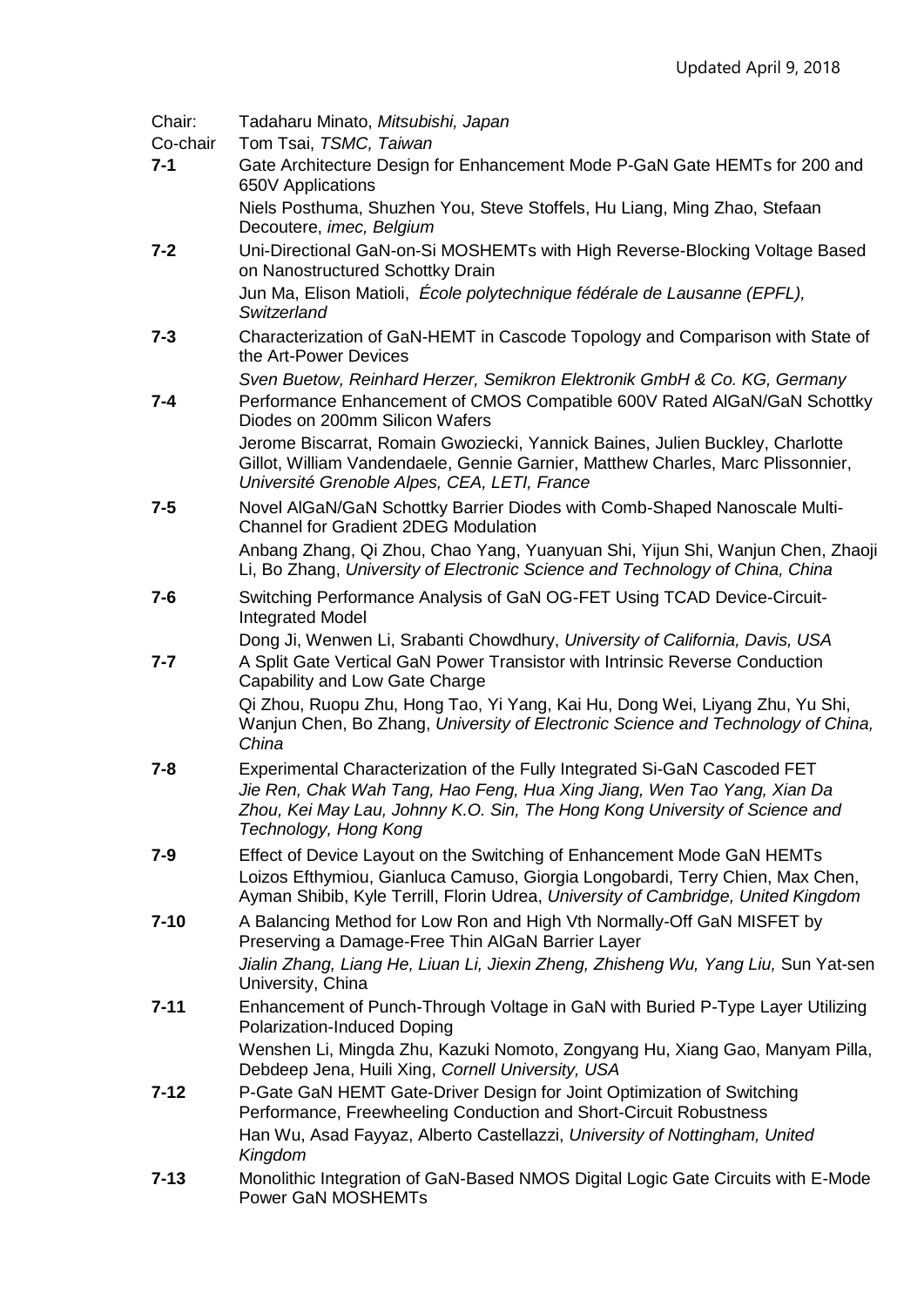Minghua Zhu, Elison Matioli, *École Polytechnique Fédérale de Lausanne(EPFL), Switzerland*

**7-14** First Demonstration of GaN-on-Si Vertical Power MOSFETs Chao Liu, Riyaz Abdul Khadar, Elison Matioli, *École polytechnique fédérale de Lausanne (EPFL), Switzerland*

# 15:30 **Poster Session 8: Packaging**

#### Salon 4-9 (3rd level)

#### **Tuesday, May 15, 2018**

Chair: Tadaharu Minato, *Mitsubishi, Japan*

- Co-chair Tom Tsai, *TSMC, Taiwan*
- **8-1** Effects of Inorganic Encapsulation on Power Cycling Lifetime of Aluminum Bond **Wires**

Nan Jiang, Markus Scheibel, Benjamin Fabian, Marko Kalajica, Josef Lutz, *Chemnitz University of Technology, Germany*

**8-2** Sn- and Cu-Oxide Reduction by Formic Acid and its Application to Power Module **Soldering** 

Naoto Ozawa, Tatsuo Okubo, Jun Matsuda, Tatsuo Sakai, *Origin Electric Co., Ltd., Japan*

- **8-3** Dynamic Characterisation and Optimisation of Multiply Contacted Power Busbars Vanessa Basler, Andreas Wagner, Wolfgang Hölzl, Gerhard Wachutka, *Technical University of Munich, Germany*
- **8-4** Development of a Highly Integrated 10 kV SiC MOSFET Power Module with a Direct Jet Impingement Cooling System

Bassem Mouawad, Christina Dimarino, Robert Skuriat, Jianfeng Li, Christopher Mark Johnson, *University of Nottingham, United Kingdom*

- **8-5** A More Accurate Electromagnetic Modeling of WBG Power Modules Ivana Kovacevic-Badstuebner, Daniele Romano, Giulio Antonini, Jonas Ekman, Ulrike Grossner, *Advanced Power Semiconductor Laboratory, ETH Zurich, Switzerland*
- **8-6** Accelerated Thermal Fatigue Test of Metallized Ceramic Substrates for SiC Power Modules by Repeated Four-Point Bending Shoji Iwakiri, Hideki Hirotsuru, Hideki Hyuga, Kiyoshi Hirao, Hiroshi Sato, Hiroshi Yamaguchi, *Denka Co., Ltd., Japan*
- **8-7** Dynamic Stability Analysis Based on State-Space Model and Lyapunov's Stability Criterion for SiC-MOS and Si-IGBT Switching Xiao Zeng, Zehong Li, Yuzhou Wu, Wei Gao, Jinping Zhang, Min Ren, Bo Zhang, *University of Electronic Science and Technology of China, China*

# **Ad Com Dinner**

18:30 **Tuesday, May 15, 2018**

#### **9. GaN Power Devices - 2**

Red Lacquer room (4th level)

#### **Wednesday, May 16, 2018**

Chair: Peter Moens, *ON Semiconductor, Belgium*

- Co-chair Yang Liu, *Sun Yat-sen University, China*
- 08:30 **9-1** 1 kV/1.3 mΩ·cm<sup>2</sup> Vertical GaN-on-GaN Schottky Barrier Diodes with High Switching **Performance**

Shu Yang, Shaowen Han, Rui Li, Kuang Sheng, *Zhejiang University, China*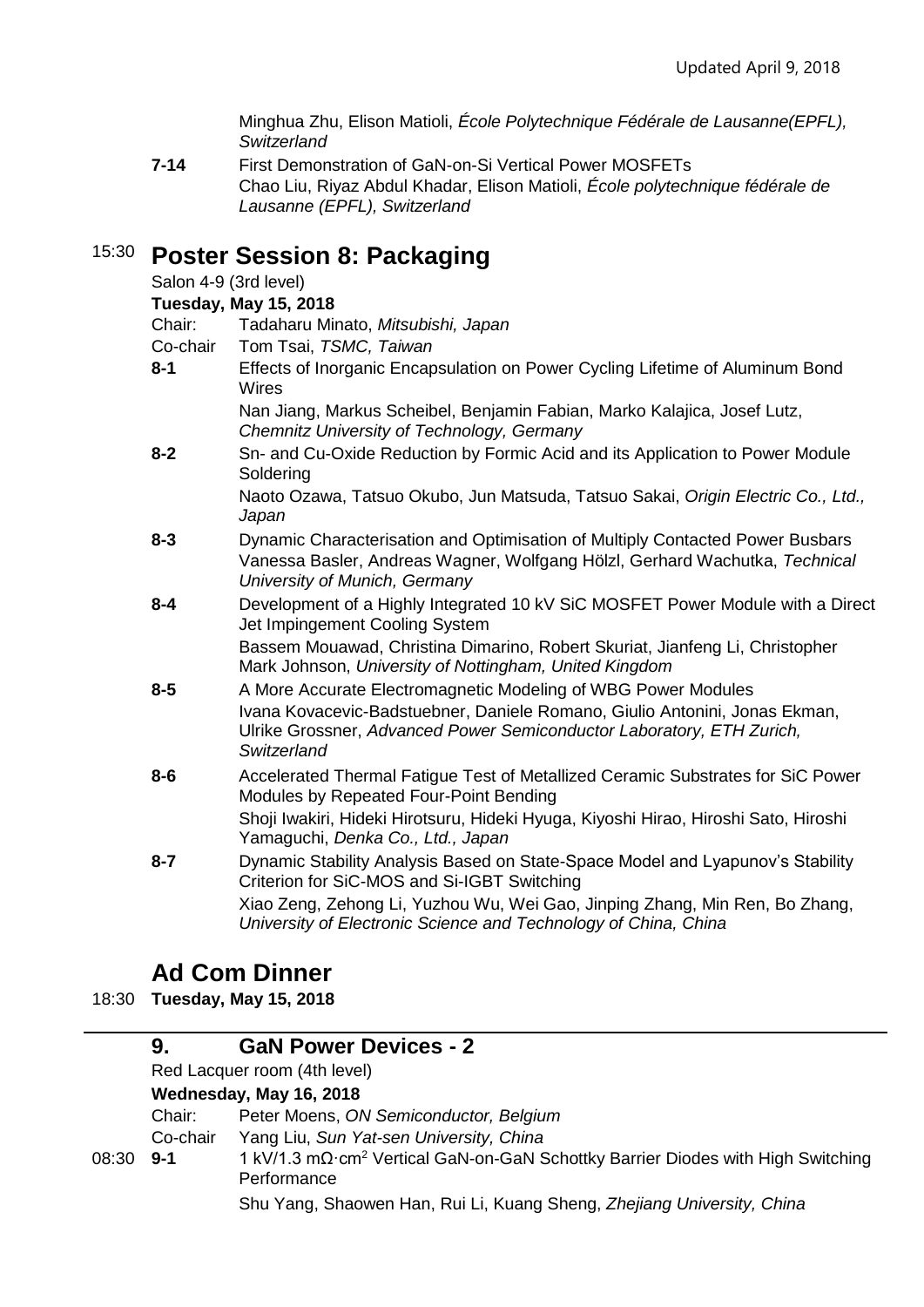| 08:55 9-2   | Reverse-Blocking AIGaN/GaN Normally-Off Mis-HEMT with Double-Recessed<br><b>Gated Schottky Drain</b>                                                                                                                                                         |
|-------------|--------------------------------------------------------------------------------------------------------------------------------------------------------------------------------------------------------------------------------------------------------------|
|             | Jiacheng Lei, Jin Wei, Gaofei Tang, Kevin J. Chen, The Hong Kong University of<br>Science and Technology, Hong Kong, China                                                                                                                                   |
| $09:20$ 9-3 | Recess-Free AlGaN/GaN Lateral Schottky Barrier Controlled Schottky Rectifier with<br>Low Turn-on Voltage and High Reverse Blocking                                                                                                                           |
|             | Xuanwu Kang, Xinhua Wang, Sen Huang, Jinhan Zhang, Jie Fan, Shuo Yang,<br>Yuankun Wang, Yingkui Zheng, Ke Wei, Xinyu Liu, IMECAS, China                                                                                                                      |
| $09:45$ 9-4 | An Industry-Ready 200 mm p-GaN E-mode GaN-on-Si power Technology<br>N.E. Posthuma, S. You, S. Stoffels, D. Wellekens, H. Liang, M. Zhao, B. De Jaeger,<br>K. Geens, N. Ronchi, S. Decoutere, P. Moens, A. Banerjee, H. Ziad, M. Tack, <i>imec</i><br>Belgium |

### 10:10 **Coffee Break**

Salon 4-9 (3rd level) **Wednesday, May 16, 2018**

# 10:10 **Poster Session 10: Low Voltage Technology**

Salon 4-9 (3rd level)

**Wednesday, May 16, 2018**

- Chair: David Tsung-Yi Huang, *Richtek, Taiwan*
- Co-chair Sameer Pendharkar, *Texas Instruments, USA*
- **10-1** Application-Driven Device/Circuit co-Simulation Framework for Power MOSFET Design and Technology Development

Tirthajyoti Sarkar, Kirk Huang, Ashok Challa, Prasad Venkatraman, Dean Probst, *ON Semiconductor, USA*

- **10-2** A Novel High Performance Medium-Voltage DEnMOS in 45nm CMOS Technology Wei Lin, Upinder Singh, Jeoung Mo Koo, *Globalfoundries Semiconductor Cop., Singapore*
- **10-3** Novel Current Re-Distribution Structure for Improved and Easy-to-Manufacturing 24V LDMOS

Cheng-Hua Lin, Yan-Liang Ji, Ch Jan, Cw Hu, Keven Chang, HW Kao, *Mediatek Inc., Taiwan*

**10-4** A Novel Divided STI-Based nLDMOSFET for Suppressing HCI Degradation Under High Gate Bias Stress Takahiro Mori, Shunji Kubo, Takashi Ipposhi, *Renesas Semiconductor Manufacturing Co., Ltd. Japan*

**10-5** Hot-Carrier Induced Off-State Leakage Current Increase of LDMOS and Approach to Overcome the Phenomenon

Keita Takahashi, Kanako Komatsu, Toshihiro Sakamoto, Koji Kimura, Fumitomo Matsuoka, *Toshiba Electronic Devices & Storage Corporation, Japan*

**10-6** Novel Approach for NLDMOS Performance Enhancement by Critical Electric Field Engineering

Jaroslav Pjencak, Moshe Agam, Ladislav Seliga, Thierry Yao, Agajan Suwhanov, *ON Semiconductor, USA*

**10-7** A 0.35μm 600V Ultra-Thin Epitaxial BCD Technology for High Voltage Gate Driver IC

Huihui Wang, Ming Qiao, Yang Yu, Zhangyi'an Yuan, Feng Jin, Binbin Miao, Wenqing Yang, Bo Zhang, Wenting Duan, Wensheng Qian, Donghua Liu, Ziquan Fang, *Shanghai Huahong Grace Semiconductor Manufacturing Corporation, China*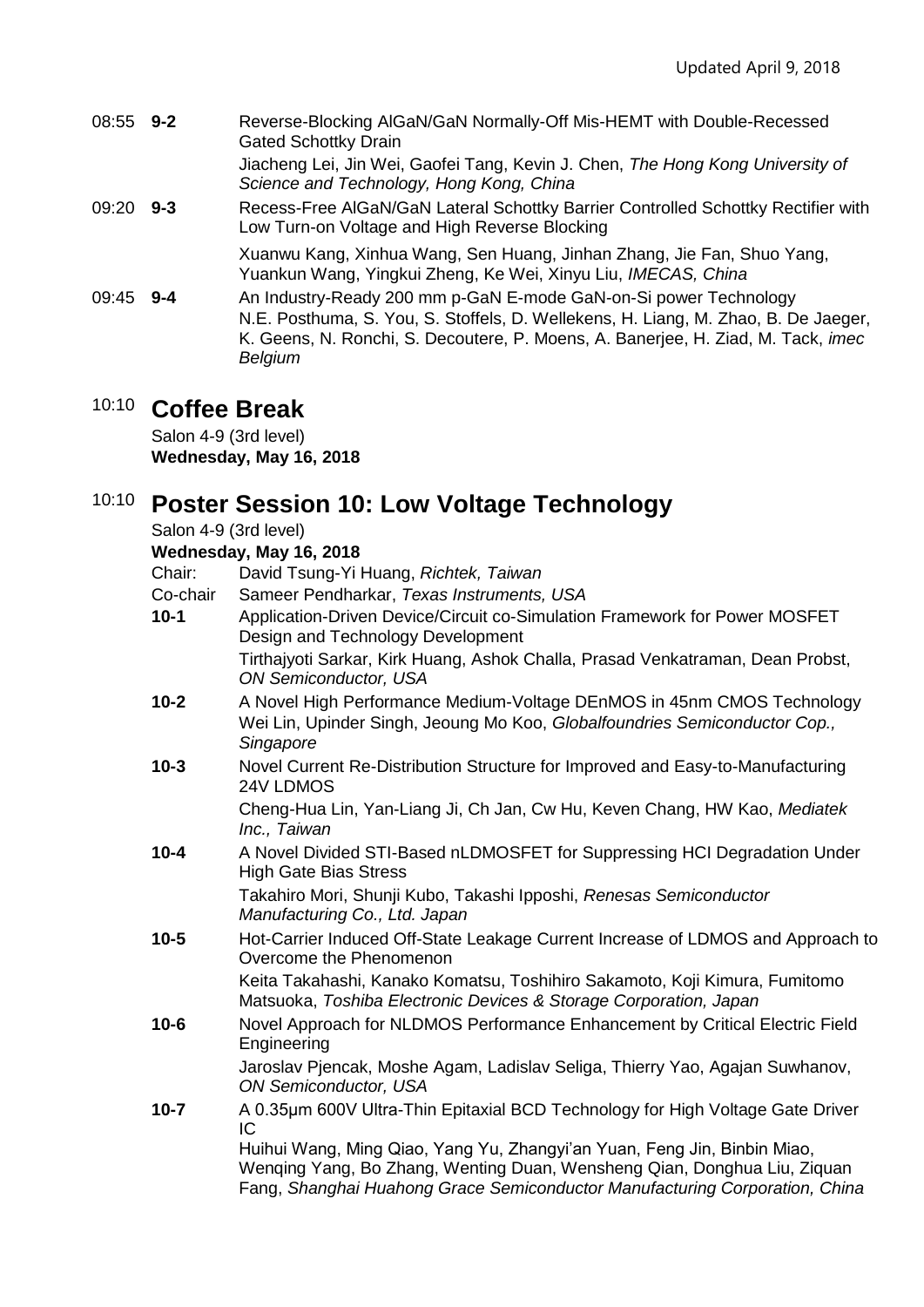- **10-8** Impact of Self-Heating Effect in Hot Carrier Injection Modeling *Dong Seup Lee, Dhanoop Varghese, Arif Sonnet, Jungwoo Joh, Archana Venugopal , Srikanth Krishnan, Texas Instruments, USA*
- **10-9** Duty-Cycle-Accelerated Hot-Carrier Degradation and Lifetime Evaluation for 700V Lateral DMOS Transistor Siyang Liu, Zhichao Li, Yunchao Fang, Wangran Wu, Weifeng Sun, Shulang Ma , Yuwei Liu, Wei Su, *Southeast University, China*
- **10-10** A High-Speed SOI-LIGBT with Electric Potential Modulation Trench and Low-Doped Buried-Layer Shaohong Li, Long Zhang, Jing Zhu, Weifeng Sun, Qingxi Tang, Hao Wang , Ling ,
- Yan Gu, Shikang Cheng, Sen Zhang, *Southeast University, China* **10-11** A Comparison of Close-Cell, Stripe-Cell and Orthogonal-Cell Low Voltage superjunction Trench Power MOSFETs for Linear Mode Application Yi Su, Madhur Bobde, Sik Lui, Hong Chang, Qinhai Jin, Lei Zhang, *Alpha and Omega Semiconductor Inc., USA*
- **10-12** A 150V Novel High-Voltage LDMOS in a 0.18um BCD Plug-In Process Yen-Ming Chen, Chiu-Ling Lee, Min-Hsuan Tsai, Chiu-Te Lee, Chih-Chong Wang, *United Microelectronics Corporation, Taiwan*
- **10-13** Application of Cs-MCT in DC Solid State Circuit Breaker (SSCB) Wanjun Chen, Hong Tao, Chao Liu, Yawei Liu, Chengfang Liu, Jie Liu, Yijun Shi, Qi Zhou, Bo Zhang, *University of Electronic Science and Technology of China, China*
- **10-14** ESD Failure Analysis and Robustness Improvement for Multi-STI-Finger LDMOS Used As Output Device Ran Ye, Siyang Liu, Zhigang Dai, Hongting Chen, Wangran Wu, Weifeng Sun, Wei Su, Feng Lin, *Southeast University, China*

# 10:10 **Poster Session 11: IC Design**

#### **Wednesday, May 16, 2018**

Salon 4-9 (3rd level)

Chair: David Tsung-Yi Huang, *Richtek, Taiwan*

- Co-chair Sameer Pendharkar, *Texas Instruments, USA*
- **11-1** Integrated Symmetrical High-Voltage Inverter for the Excitation of Touch Sensitive Electroluminescent Devices

Katrin Hirmer, Muhammad Bilal Saif, Klaus Hofmann, *TU Darmstadt, Germany*

**11-2** A Power Inductor Integration Technology Using a Silicon Interposer for DC-DC Converter Applications Yixiao Ding, Xiangming Fang, Yuan Gao, Yuefei Cai, Xing Qiu, Philip K.T Mok, S.

W. Ricky Lee, Kei May Lau, Johnny K. O Sin, *The Hong Kong University of Science and Technology, Hong Kong*

- **11-3** A New 1200V HVIC with High Side Edge Trigger in Order to Solve the Latch on Failure by the Negative vs. Surge Kinam Song, Wonhi Oh, Jinkyu Choi, Seunghyun Hong, Sangmin Park, *ON Semiconductor, Korea*
- **11-4** A High-Voltage Half-Bridge Gate Drive Circuit for GaN Devices with High-Speed Low-Power and High-Noise-Immunity Level Shifter

Xin Ming, Xuan Zhang, Zhi-Wen Zhang, Xu-Dong Feng, Li Hu, Xia Wang, Gang Wu, Bo Zhang, *University of Electronic Science and Technology of China, China*

**11-5** AC/DC Flyback Controller with 700V Integrated Start-Up Current Source in 180nm HVIC Technology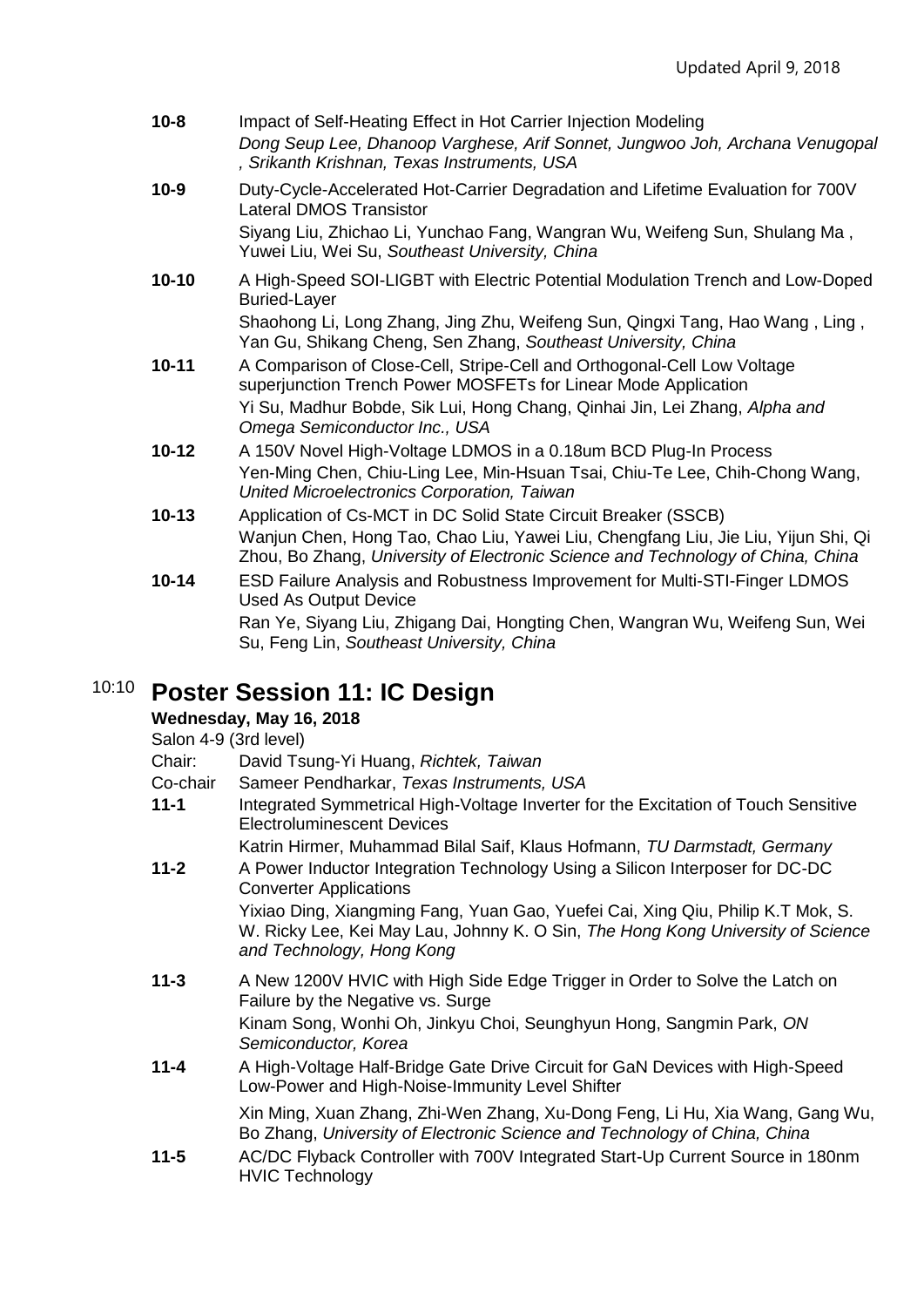*Hing Kit Kwan, Bai Yen Nguyen, Wen-Cheng Lin, Xiaoxin Liu, Swapnil Pandey, Jong Jib , Don Disney, Globalfoundries, Singapore*

### 10:10 **Poster Session 12: SiC**

Salon 4-9 (3rd level) **Wednesday, May 16, 2018**

Chair: David Tsung-Yi Huang, *Richtek, Taiwan*

- Co-chair Sameer Pendharkar, *Texas Instruments, USA*
- **12-1** Evaluation of Gate Oxide Reliability in 3.3kV 4H-SiC DMOSFET with J-Ramp TDDB **Methods**

Masakazu Sagawa, Hiroshi Miki, Yuki Mori, Haruka Shimizu, Akio Shima, *Hitachi Ltd., Japan*

- **12-2** Repetitive Surge Current Test of SiC MPS Diode with Load in Bipolar Regime Shanmuganathan Palanisamy, Jens Kowalsky, Josef Lutz, Thomas Basler, Roland Rupp, *TU Chemnitz, Germany*
- **12-3** Accumulation Channel Vs. Inversion Channel 1.2 kV Rated 4H-SiC Buffered-Gate (BG) MOSFETs: Analysis and Experimental Results

Kijeong Han, B. Jayant Baliga, Woongje Sung, *North Carolina State University, USA*

**12-4** Characterization of 1.2kV SiC Super-Junction SBD Implemented by Trench and Implantation Technique

Baozhu Wang, Hengyu Wang, Xueqian Zhong, Shu Yang, Qing Guo, Kuang Sheng, *Zhejiang University, China*

**12-5** Normally-Off Dual-Gate Ga2O3 Planar MOSFET and FinFET with High Current and Breakdown Voltage

Hiu Yung Wong, Fei Ding, Nelson Braga, R. V. Mickevicius, *Synopsys Inc., USA*

- **12-6** Analysis of Short-Circuit Break-Down Point in 3.3 kV SiC-MOSFETs Kazuki Tani, Jun-Ichi Sakano, Akio Shima, *Hitachi, Ltd., Japan*
- **12-7** Electrical Characterization of 1.2kV SiC MOSFET at Extremely High Junction **Temperature**

Jiahui Sun, Hongyi Xu, Shu Yang, Kuang Sheng, *Zhejiang University, China*

- **12-8** Methodology for Enhanced Short-Circuit Capability of SiC MOSFETs Junjie An, Masaki Namai, Yusuke Kobayashi, Hiroshi Yano, Shinsuke Harada, Noriyuki Iwamuro, *University of Tsukuba, Japan*
- **12-9** 27.5 kV 4H-SiC Pin Diode with Space Modulated JTE and Carrier Injection Control Koji Nakayama, Akihiro Koyama, Yuji Kiuchi, Tetsuo Hatakeyama, Yoshiyuki Yonezawa, Tsunenobu Kimoto, Hajime Okumura, *National Institute of Advanced Industrial Science and Technology (AIST), Japan*
- **12-10** Investigation on Degradation Mechanism and Optimization for SiC Power MOSFETs Under Long-Term Short-Circuit Shock Jiaxing Wei, Siyang Liu, Sheng Li, Ting Li, Jiong Fang, Weifeng Sun, *Southeast University, China*
- **12-11** High Accuracy Large-Signal SPICE Model for Silicon Carbide MOSFET Fu-Jen Hsu, Cheng-Tyng Yen, Chien-Chung Hung, Chwan-Ying Lee, Lurng-Shehng Lee, Kuo-Ting Chu, Ya-Fang Li, *Hestia Power Inc., Taiwan*
- **12-12** Analysis of MOSFET Parameters Determining Nominal Dynamic Performance of 1.2 kV SiC Power MOSFETs Bhagyalakshmi Kakarla, Ivana Kovacevic-Badstuebner, Beat Jaeger, Roger Stark, Thomas Ziemann, Yanrui Ju, Ulrike Grossner, *Advanced Power Semiconductor*

*Laboratory, ETH Zurich, Switzerland*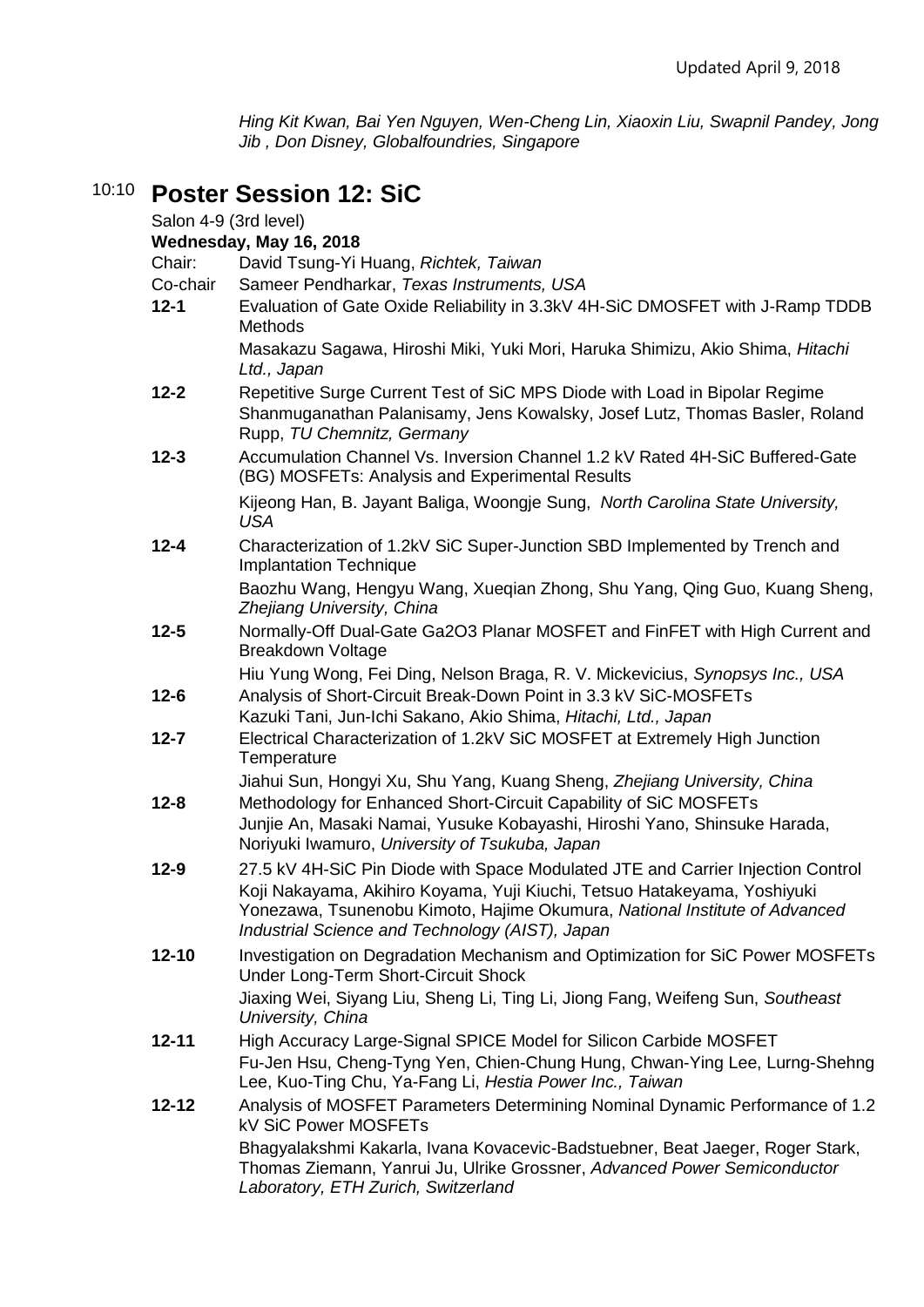- **12-13** SiC Trench IGBT with Diode-Clamped P-Shield for Oxide Protection and Enhanced Conductivity Modulation Jin Wei, Meng Zhang, Huaping Jiang, Suet To, Sunghan Kim, Junyoun Kim, Kevin J. Chen, *Innoscience Technology Co., Ltd., China*
- **12-14** Surge Current Failure Mechanisms in 4H-SiC JBS Rectifiers Edward Van Brunt, Thomas Barbieri, Adam Barkley, James Solovey, Robert Zenoz, Jim Richmond, Brett Hull, *Wolfspeed, A Cree Company, USA*
- **12-15** Surge Capability of 1.2kV SiC Diode Fabricated with High Temperature Implantation Hongyi Xu, Jiahui Sun, Jiupeng Wu, Hengyu Wang, Shu Yang, Kuang Sheng, *Zhejiang University, China*
- **12-16** Ruggedness of 6.5kV, 30A 4H-SiC MOSFETs in Extreme Transient Conditions Sanket Parashar, Ashish Kumar, Shadi Sabri, Edward Vanbrunt, Subhashish Bhattacharya, Victor Veliadis, *North Carolina State University, USA*
- **12-17** Next Generation 1200V, 3.5mΩ.cm2 SiC Planar Gate MOSFET with Excellent HTRB **Reliability** Sauvik Chowdhury, Kevin Matocha, Blake Powell, Gin Sheh, Sujit Banerjee,

*Monolith Semiconductor, USA*

- **12-18** Investigation on Single Pulse Avalanche Failure of 900V SiC MOSFETs Na Ren, Hao Hu, Xiaofeng Lyu, Kang L. Wang, Kuang Sheng, *University of California, Los Angeles, USA*
- **12-19** Long Term High Temperature Reverse Bias (HTRB) Test on High Voltage SiC JBS Diodes Felix Hoffmann, Andrei Mihaila, Lukas Kranz, Philippe Godignon, Nando Kaminski,

12:10 **Lunch Break**

**Wednesday, May 16, 2018**

### **13. SiC Reliability and Ruggedness**

Red Lacquer room (4th level)

- **Wednesday, May 16, 2018**
- Chair: Kevin Matocha, *Monolith Semiconductor, USA*

*IALB, University of Bremen, Germany*

- Co-chair Yoshiyuki Yonezawa, *AIST, Japan*
- 13:30 **13-1** Robustness Improvement of Short-Circuit Capability by SiC Trench-Etched Double-Diffused MOS (Ted MOS)

Naoki Tega, Kazuki Tani, Digh Hisamoto, Akio Shima, *Hitachi Ltd. Japan*

13:55 **13-2** High-Temperature Validated SiC Power MOSFET Model for Flexible Robustness Analysis of Multi-Chip Structures

Michele Riccio, Vincenzo D'Alessandro, Gianpaolo Romano, Alberto Castellazzi, Luca Maresca, Giovanni Breglio, Andrea Irace, *University of Naples Federico II, Italy*

- 14:20 **13-3** Reliability Investigation with Accelerated Body Diode Current Stress for 3.3 kV 4H-SiC MOSFETs with Various Buffer Layer Thickness
	- Yuji Ebiike, *Mitsubishi Electric Corporation, Japan*
- 14:45 **13-4** Dynamic Switching and Short Circuit Capability of 6.5kV Silicon Carbide MOSFETs Lars Knoll, Andrei Mihaila, Enea Bianda, Lukas Kranz, Marco Bellini, Stephan Wirths, Charalampos Papadopoulus, *ABB Switzerland Corporate Research, Switzerland*

### 15:10 **Coffee Break**

Salon 4-9 (3rd level)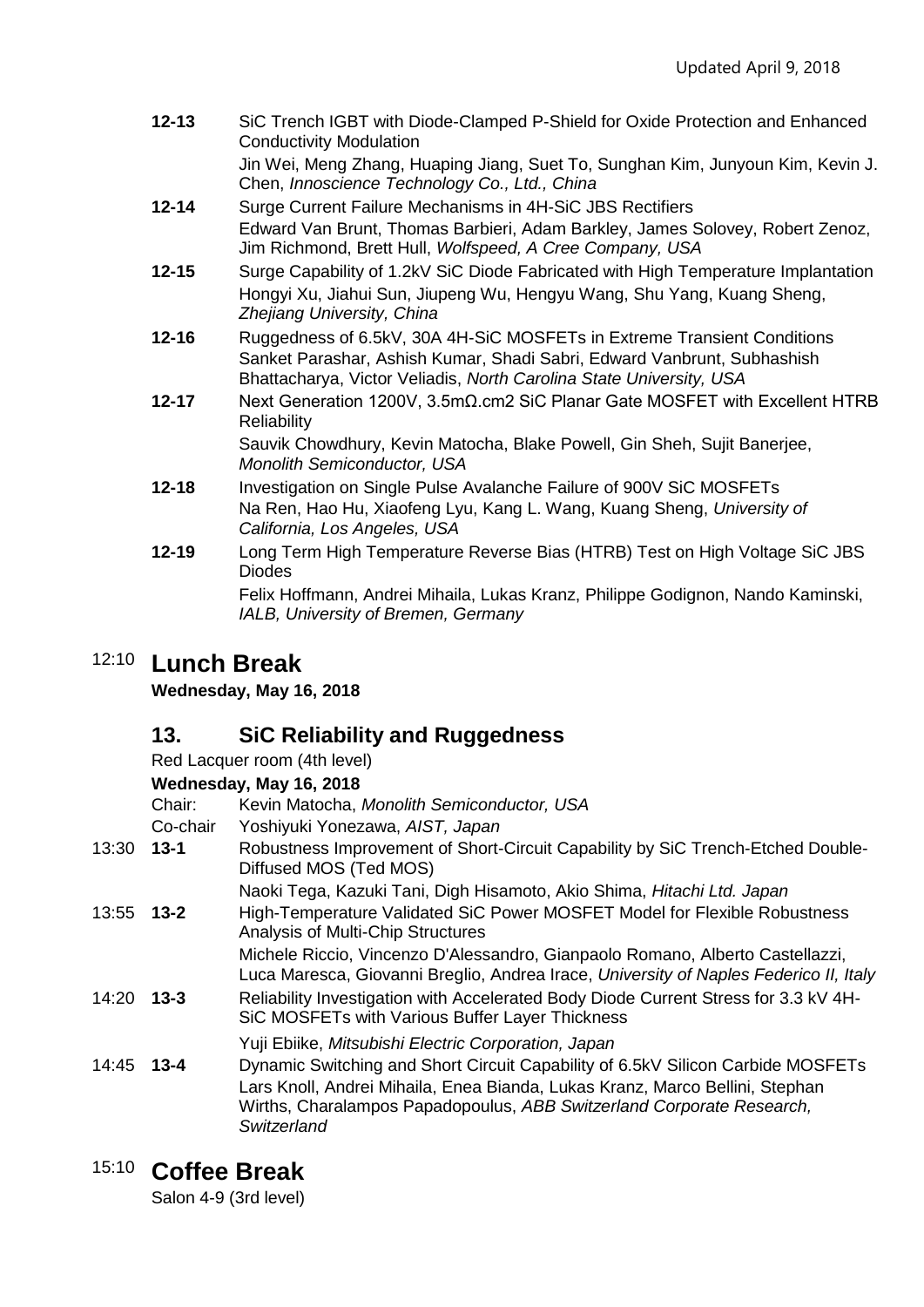#### **Wednesday, May 16, 2018**

#### **14. Packaging and Enabling Technologies**

Red Lacquer room (4th level)

**Wednesday, May 16, 2018**

Chair: Tomoyuki Miyoshi, *Hitachi, Japan*

Co-chair Alberto Castellazzi, *Nottingham University, UK*

15:30 **14-1** Improvement of Power Cycling Reliability of 3.3kV Full-SiC Power Modules with Sintered Copper Technology for  $T_{i,max}$ =175°C

> Kan Yasui, Seiichi Hayakawa, Masato Nakamura, Daisuke Kawase, Takashi Ishigaki, Kouji Sasaki, Toshihito Tabata, Masakazu Sagawa, Hiroyuki Matsushima, Toshiyuki Kobayashi, Toshiaki Morita, *Hitachi Power Semiconductor Device Ltd., Japan*

- 15:55 **14-2** Enhanced Breakdown Voltage and Low Inductance of All-SiC Module Motohito Hori, Yuichiro Hinata, Katsumi Taniguchi, Yoshinari Ikeda, Tomoyuki Yamazaki, *Fuji Electric Co. Ltd., Japan*
- 16:20 **14-3** Dynamic Performance Analysis of a 3.3 kV SiC MOSFET Half-Bridge Module with Parallel Chips and Body-Diode Freewheeling Abdallah Hussein, Bassem Mouawad, Alberto Castellazzi, *University of Nottingham, UK*
- 16:45 **14-4** Power Cycling Reliability Results of GaN HEMT Devices Jörg Franke, Tom Winkler, Josef Lutz, *Chemnitz University of Technology, Germany*
- 17:10 **14-5** Individual Device Active Cooling for Enhanced System-Level Power Density and More Uniform Temperature Distribution Yuqi Zeng, Abdallah Hussein, Alberto Castellazzi, *University of Nottingham, UK*

### **Banquet**

Grand Ballroom (4th level)

18:30 **Wednesday, May 16, 2018**

|            | 15.                          | <b>Novel Device Structures</b>                                                                                                                                                                                  |  |
|------------|------------------------------|-----------------------------------------------------------------------------------------------------------------------------------------------------------------------------------------------------------------|--|
|            | Red Lacquer room (4th level) |                                                                                                                                                                                                                 |  |
|            | Thursday, May 17, 2018       |                                                                                                                                                                                                                 |  |
|            | Chair:                       | Dev Alok Girdhar, Intersil, USA                                                                                                                                                                                 |  |
|            | Co-chair                     | Alexander Hölke, XFAB, Malaysia                                                                                                                                                                                 |  |
| 08:30      | $15 - 1$                     | Non-Full Depletion Mode of the Lateral Superjunction and its Experimental<br><b>Realization in the SOI Devices</b>                                                                                              |  |
|            |                              | Wentong Zhang, Song Pu, Chunlan Lai, Li Ye, Shikang Cheng, Sen Zhang, Boyong<br>He, Zhuo Wang, Xiaorong Luo, Zhaoji Li, Ming Qiao, Bo Zhang, University of<br>Electronic Science and Technology of China, China |  |
| 08:55 15-2 |                              | Cathode Short Structure to Enhance the Robustness of Bidirectional Power<br><b>MOSFETS</b>                                                                                                                      |  |
|            |                              | Tanuj Saxena, Vishnu Khemka, Moaniss Zitouni, Raghu Gupta, Ganming Qin,<br>Philippe Dupuy, Mark Gibson, NXP Semiconductor Inc., USA                                                                             |  |
| 09:20      | 15-3                         | 40V to 100V NLDMOS Built on Thin Box SOI with High Energy Capability, State of<br>the Art R <sub>dson</sub> /BV <sub>dss</sub> and Robust Performance                                                           |  |
|            |                              | Hao Yang, Martin Pfost, Poh Ching Sim, Madelyn Liew, Alexander Hoelke, Uwe<br>Eckoldt, X-FAB Semiconductor Foundries AG, Germany                                                                                |  |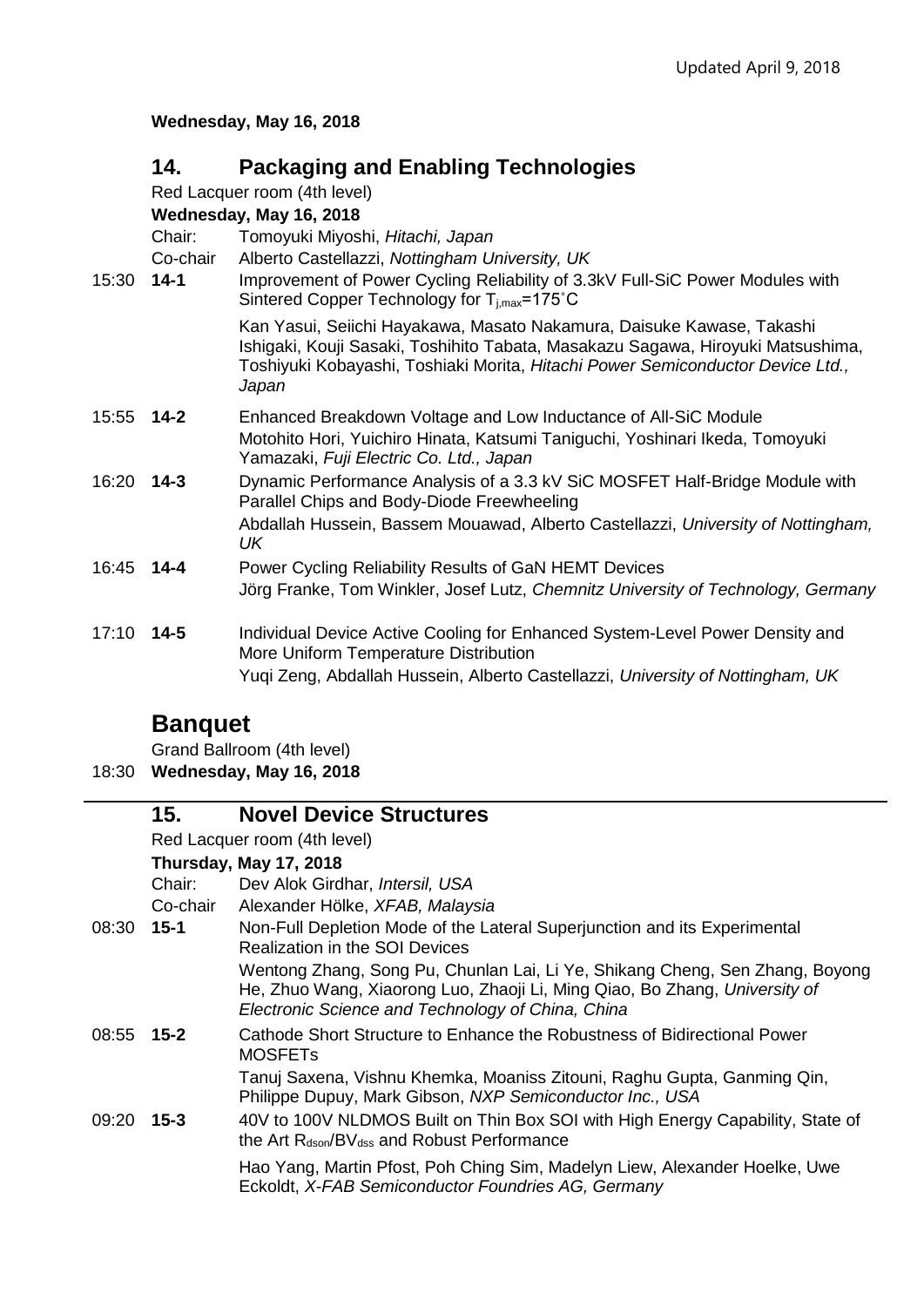09:45 **15-4** Novel Integration Techniques of "Recessed" High Voltage Field-Drift MOSFET with HK/MG RMG Technology Chang Po Hsiung, Ping Hung Chiang, Shih Chieh Pu, Chia Ling Wang, Chia Wen Lu, Kuan Liang Liu, Kai Kuen Chang, Ching Chung Yang, Nien Chung Lee, Shih Yin Hsiao, Wen Fang Lee, Chih Chong Wang*, United Microelectronics Corporation (UMC), Taiwan*

# 10:10 **Coffee Break**

Salon 4-9 (3rd level) **Thursday, May 17, 2018**

### **16. IGBTs**

Red Lacquer room (4th level)

#### **Thursday, May 17, 2018**

|              | Chair:   | Thomas Laska, Infineon Technologies, Germany                                                                                                         |
|--------------|----------|------------------------------------------------------------------------------------------------------------------------------------------------------|
|              | Co-chair | Jan Vobecky, ABB, Switzerland                                                                                                                        |
| 10:30        | $16 - 1$ | A Novel Carrier Accumulating Structure for 1200V IGBTs Without Negative<br>Capacitance and Decreasing Breakdown-Voltage                              |
|              |          | Md Tasbir Rahman, Keisuke Kimura, Takeshi Fukami, Yasuki Futamura, Kimimori<br>Hamada, Toyota Motor Corporation, Japan                               |
| $10:55$ 16-2 |          | Study on the Improved Short-Circuit Behavior of Narrow Mesa Si-IGBTs with Emitter<br><b>Connected Trenches</b>                                       |
|              |          | Katsumi Eikyu, Atsushi Sakai, Hitoshi Matsuura, Yoshito Nakazawa, Yutaka<br>Akiyama, Yasuo Yamaguchi, Renesas Electronics Corp., Japan               |
| 11:20        | 16-3     | An Advanced Soft Punch Through Buffer Design for Thin Wafer IGBTs Targeting<br>Lower Losses and Higher Operating Temperatures Up to 200°C            |
|              |          | Elizabeth Buitrago, Athanassios Mesemanolis, Charalampos Papadopoulos, Chiara<br>Corvasce, Jan Vobecky, Munaf Rahimo, ABB Semiconductor, Switzerland |
| 11:45 16-4   |          | Investigation of the Mechanism of Gate Voltage Oscillation in 1.2kV IGBT Under<br><b>Short Circuit Condition</b>                                     |
|              |          | Takuo Kikuchi, Kazutoshi Nakamura, Kazuto Takao, Toshiba Corporation, Japan                                                                          |

### 12:10 **Lunch Break**

**Thursday, May 17, 2018**

### **17. Invited Papers**

Stored Carrier (TASCs)

Red Lacquer room (4th level)

#### **Thursday, May 17, 2018**

|            | Chair:   | <b>Olivier Trescases.</b>                                                                                |
|------------|----------|----------------------------------------------------------------------------------------------------------|
|            | Co-chair | Alberto Castellazzi, Nottingham University, UK                                                           |
| 13:30 17-1 |          | Design of LED Driver ICs for High- Performance Miniaturized Lighting Systems                             |
|            |          | P.K.T. Mok, The Hong Kong University of Science and Technology, Hong Kong,                               |
|            |          | China                                                                                                    |
| 17:55 17-2 |          | High Voltage Capacitive Voltage Conversion                                                               |
|            |          | Randall L. Sandusky, Helix Semiconductors, USA                                                           |
| 14:20 17-3 |          | Chip-Scale Cooling of Power Semiconductor Devices                                                        |
|            |          | Feng Zhou, Ki Wook Jung, Yuji Fukuoka, Ercan M. Dede, Toyota Research Institute<br>of North America, USA |
| 14:45      | -17-4    | An Innovated Silicon Power Device (i-Si) through Time and Space Control of a                             |